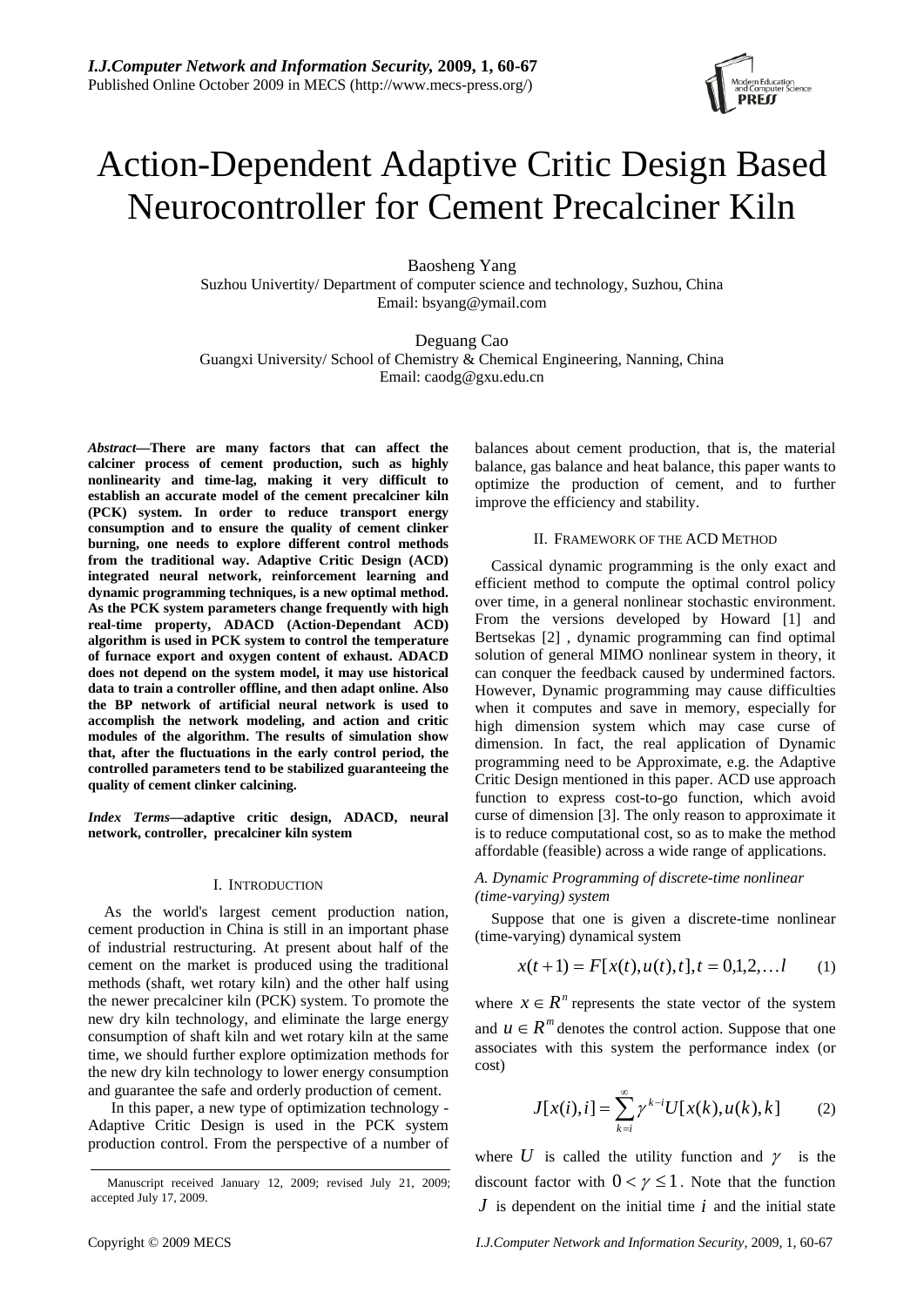$x(i)$ , and it is referred to as the cost-to-go of state  $x(i)$ . The objective of the dynamic programming problem is to choose a control sequence  $u(k)$ ,  $k = i, i + 1,...,l$  so that the function  $J$  (i.e., the cost) in (2) is minimized. Dynamic programming is based on Bellman's principle of optimality: An optimal (control) policy has the property that no matter what previous decisions have been, the remaining decisions must constitute an optimal policy with regard to the state resulting from those previous decisions.

Suppose that one has computed the optimal cost  $J^*[x(t+1), t+1]$  from time  $t+1$  to the terminal time, for all possible states  $x(t+1)$ , and that one has also found the optimal control sequences from time  $t+1$ to the terminal time. The optimal cost results when the optimal control sequence  $u^*(t+1), u^*(t+2), \ldots$ , is applied to the system with initial state  $x(t+1)$ . Note that the optimal control sequence depends on  $x(t+1)$ . If one applies an arbitrary control  $u(t)$  at time  $t$  and then uses the known optimal control sequence from  $t + 1$  on, the resulting cost will be

$$
J[x(t),t] = U[x(t),u(t),t] + \gamma J^*[x(t+1),t+1]
$$
 (3)

where  $x(t)$  is the state at time *t*, and  $x(t+1)$  is determined by (1). According to Bellman, the optimal cost from time *t* on is equal to

$$
J^*[x(t),t] = \min_{u(t)} \{ U[x(t),u(t),t] + \gamma J^*[x(t+1),t+1] \}
$$
\n(4)

The optimal control  $u^*(t)$  at time t is the  $u(t)$  that achieves this minimum, i.e.,

$$
u^*(t) = \arg\min_{u(t)} \{ U[x(t), u(t), t] + \gamma J^*[x(t+1), t+1] \}
$$
\n(5)

So the solution for  $u^*(t)$  becomes a simple optimization problem.

# *B. The basic structure and principle of Adaptive Critic Design*

The ACD technique, which was proposed by Werbos [4], is a novel optimization and control algorithm based on the mathematical analysis to handle the classical optimal control problem by combining concepts of reinforcement learning and dynamic programming. Use of the ACD technique allows the design of an optimal adaptive nonlinear controller [5].

In the development of dynamic programming, various methods can be integrated and the concept of Critic development further. Designing neurocontroller by ACD is a comprehensive concept of a variety of dynamic programming methods.

The sequence for user-defined cost-to-go function *Q* is over an infinite time (so-called infinite horizon problem), and the Bellman equation using the classical dynamic programming to minimize/maximize function *Q* has the well-known curse of dimensionality problem because the DP prescribes a search which tracks backward from the final step, retaining in memory all sub-optimal paths from any given point to the finish, until the starting point is reached [6].

A typical structure of ACD consists of three modules—action network, critic network and model network, as shown in Fig. 1. Model network is the analog network in the system. The model network is informed of the system state and corresponding control vector, and then generates the next state of the system parameters estimates. The action network is informed of the system state vector, and then generates the control vector to the current state. The critic network evaluates the control and influences the weights of the action network and critic network through its output.



Figure 1. The basic structure diagram for ACD.

In ACD , action network and critic network are trained together, so that the two network weights can be adjusted to suit the control system to make the appropriate control decision. The output of critic network can choose cost-togo function J or the derivative of cost-to-go function to the system parameters  $\partial J(t)/\partial R(t)$ . ACD adapts heuristic cost-to-go function (J) through its own critic network. In the action dependent versions, action network is directly connected to the critic network without using models. In this paper, ADACD is used to study the optimal control of sugar crystallization.

#### Ⅲ. PRECALCINER KILN SYSTEM

Precalciner kiln system is mainly composed of four parts, i.e., preheater, calciner furnace, rotary kiln and grate cooler. Fig. 2 is the simplified schematic of PCK system. It is characterized by the addition of a calciner furnace between the suspension preheater and the rotary kiln, in which the fuel burning exothermic process with the raw materials of carbonate decomposition process absorbing heat react extremely fast in the state of suspension or stream [7,8]. After a whirl air multi-stage preheater, raw material powder is heated. Thermal material is decomposed by the furnace, with the air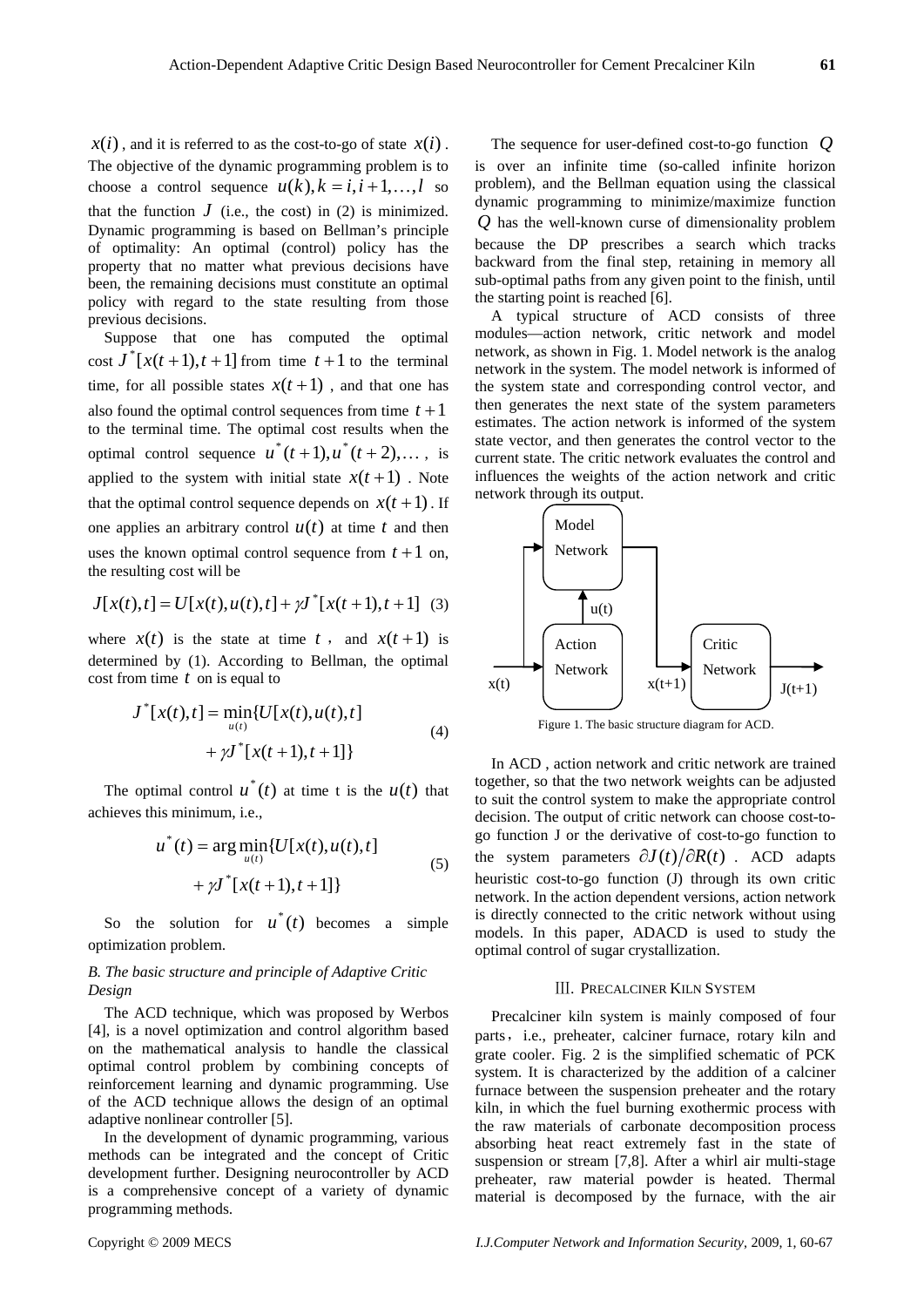flowing into the end of the preheater. After gas-solid separation, the decomposed powder flows into the rotary kiln. At this point, the rate of decomposition of material powder in the general is about 90%. With the gas coming from the bottom up, the heat that breaks down the raw materials is provided by the coal burning stove. One part of the calciner requires air coming from the exhaust gas of grate cooler. This air is named tertiary-air, with a temperature range of about 700 °C ~ 850 °C. Another part of the air comes from the gas of chamber in the back-end of kiln. Pre-decomposed raw materials follow into the kiln. Because of kiln-place tilt and rotation, materials constantly move to the head of the kiln. In the kiln, the material was heated into clinker by the reverse flowed high-temperature gas. Finally, the clinker falls into the bottom of the grate cooler through the hood of kiln, and then unloads into storage by air cooling. The airs for rotary kiln combustion come from the first-air and the secondary-air [9].



Figure 2. The simplified schematic of PCK system.

## *A. The characters of PCK System*

Cement production is a complex industrial process involving mass transfer, heat transfer and physical chemistry reaction, and its stability of the production directly impacts the quality of cement. From the foregoing analysis of this paper, it can be seen that cement clinker calcination system has several notable features as follows:

 (1) Complex physical and chemical process: The production should go through the process of combustion reaction, heat transfer of materials, water evaporation,

chemical decomposition of water, the decomposition of carbonate, the decomposition and compound of the oxide, solid-state reaction, and liquid-phase reaction, etc. Its basis theory consists of thermodynamics, dynamics, heat transfer, fluid dynamics and the crystallization of the mineralogy, and so on.

 (2) Impact of many factors: There are many factors in the calciner process of cement production. From the perspective of process control a precalciner kiln can be seen as such a system: certain parameters of raw materials and operation act on the parameters of the device (collectively referred to as process parameters), resulting in the corresponding parameters of state. The parameters of the total number can be as many as several dozens, with functional relationship expressed as:

(Raw materials, operating, equipment)(State)

# → (*Indication*)

 (3) High non-linearity: When running at stability PCK system is in a dynamic balance as a whole. The impact of each parameter maintains a balance in this process. The changes are all non-linear in the process of running, which further increased the level of non-linearity of the system.

 (4) Large lag: The total time from the raw powder being put into the suspension preheater to the cooler unloading clinker into silo, is about 30 minutes. Gas pumped from the cooler to be eliminated out of the preheater would take about 3 minutes. Only in the end of the cooler can one observe some state of the calcination. The above mentioned process indicates a large lag in the calcination process. In addition, some characteristics of clinker are obtained only by testing. Workers generally test clinker once in every 2 hours, and the testing process will take about 1 to 2 hours. According to the processes of the hybrid operation, it is necessary to take 1.2 to 3.2 hours to get most of characteristics of the clinker.

 (5) Large interference exists in data acquisition: Because of the impact of the device, environment, measurement and man-made factors, collecting raw data from the process of industrial production is vulnerable to interference by noise, negligence and missing data points. The mass of raw data is often incomplete, with noise (including error or existing isolated points which deviated from the desired values) and the lack of consistency.

#### *B. The balance of PCK system*

In order to ensure the quality of cement, we need to pursuit three balances of the production process:

(1) Material balance: Raw materials heated by suspension preheater, are send into the calciner. The rate of decomposition of carbonate in the furnace gets up to 85% -95%. It is hoped that materials stay at a certain level in the process of production in reality.

(2) Gas balance: The direction of gas flow is in the opposite direction of materials and exhaust from the upper part of the preheater. The gas sucked in furnace and kiln relies on negative air pressure, which can be adjusted by control valve. The first-air is sucked in furnace or kiln with the coal.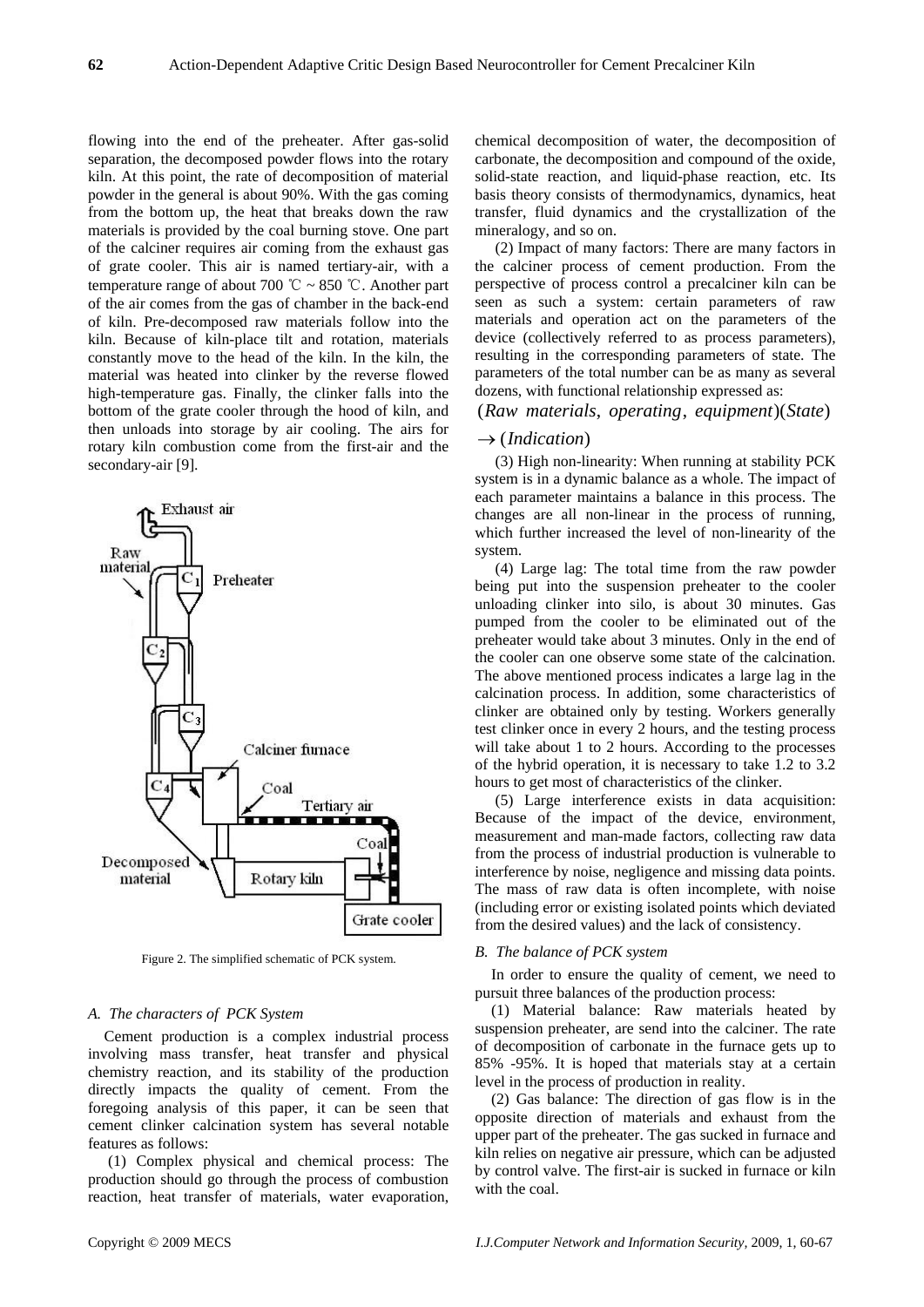(3) Heat balance: The needed fuel of the whole system is poured about 60% into the furnace and 40% into the rotary kiln. Heat consumption of unit clinker is dropped to below 3000kJ/kg and the thermal efficiency is raised to above 60%.

# *C. Main element analysis of PCK system*

The selection of control and state variables are based on quality assurance of cement clinker under the mentioned premise. According to our analysis, the entire system should be considered to select these variables. Only a link for the single point of control to ensure the quality of clinker is meaningless. Therefore, we have adopted the following principles:

(1) The variables we selected should be measured directly or indirectly.

(2) Select the variables of normal operation of the production to make the production process more stable. Under the unusual circumstances, such as testing, kiln drying, firing, kiln hanging skin, heading, and stopping the kiln, we should use manual control.

(3) Select several major factors as the objects for simulation study. This is to make sure that system stability depends on major factors and to avoid non-major factors changing to major factors.

We simplify the system, and the model is shown in Fig. 3. The gray arrows indicate the flow of materials, slim black arrows indicate the flow of the air, and bold arrows indicate the flow of coal. As can be seen from the chart, the major factors which impact the system are the air and coal. Therefore, the selected variables for control are focused on air, coal, and materials. According to the analysis of the preceding sections we select state variables as follows. Among them, furnace export is a meeting point of PCK system, which reflects a number of integrated indicators for the system state. As a result, we select the temperature of the furnace export as a state variable in this article. Oxygen content of exhaust gases can indicates the extent of calcine. Lack of oxygen means materials being not fully calcined. Excessive oxygencontaining indicates excessive ventilation, which increases heat loss. Moderate oxygen assures full calcine and at the same time avoiding excessive heat loss. Therefore, this paper selects oxygen content gas of cyclone export as another state variable. Keeping theses two state variables within a reasonable range (see the under section of the definition of utility function) is the goal of production.



Figure 3. Operation state of PCK system.

## *D. The neural network model of PCK system*

Artificial neural network (ANN) modeling of the system is shown in Fig. 4. BP-based neural network model can better describe the non-linear system performance, and has a capacity of generalization. In Fig. 4,  $u_i(t)$ ,  $i = 1, 2, \ldots, 5$  are the control variables of the system, including raw materials, coal-fed for furnace, coal-fed for kiln, rotary speed of kiln and negative pressure of C1 export. Variables  $x_i(t)$ ,  $j = 1,2$ , are the temperatures of furnace export and oxygen content of exhaust, respectively.

Modeling data used are as shown in Tab. 1, which are real-time data from a new dry-process cement plant 5000t/d production line of Guigang City, in Guangxi province. Sampling time is 2 minutes. The scope of the sample data is showed in Tab. 2.

Using newff function of MATLAB neural network toolbox to set up the model, the number of network hidden layer is selected to be 60; for the hidden layer and output layer the tansig function is used. The training



Figure 4. Simplified model of PCK system based on the ANN.

method for model uses Bayesian normalized algorithm (trainbr). Training data are shown in Tab. 1. In Tab1, 4000 groups of data are adopted to train, 100 new groups of data are used to test the neural network model generalization ability. Training parameters are as follows: The learning rate net.trainParam.lr =  $0.002$ .

Copyright © 2009 MECS *I.J.Computer Network and Information Security,* 2009, 1, 60-67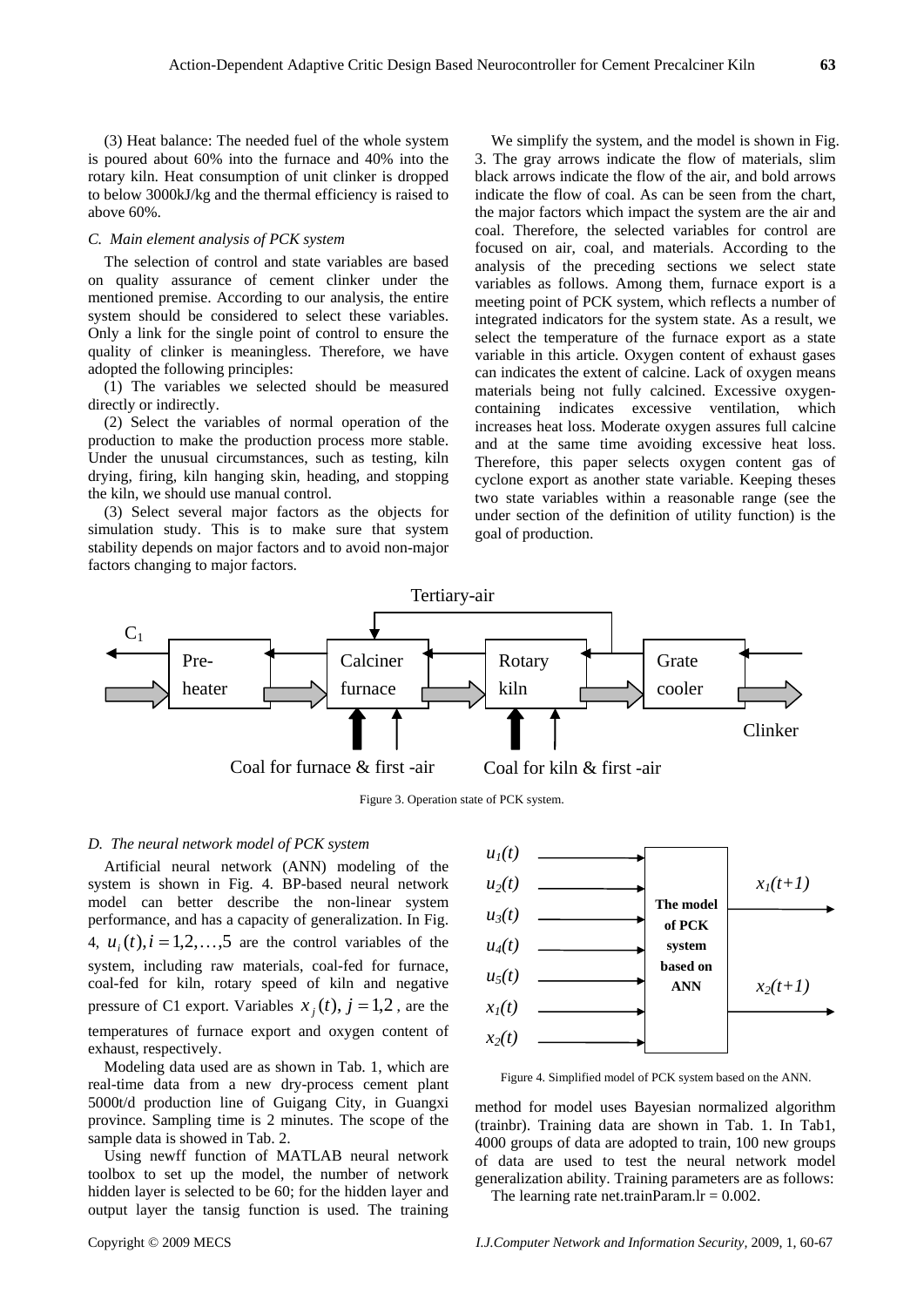The largest number of training net.trainParam.epochs = 5000.

The training goal net.trainParam.goal =  $0.002$ .

Selection of the relevant parameters is based on

experience of parameters adjusting and the settings many times over. The ability of generalization curve is shown in Fig. 5, and can be seen to well fit the training data.

| TABLE II.                                              |  |
|--------------------------------------------------------|--|
| REAL-TIME DATA OF PCK SYSTEM 5000T / D PRODUCTION LINE |  |

| Time    | Raw        | Coal-fed for | Coal-fed   | Rotary speed | Negative pressure | Temperature of | Oxygen content |
|---------|------------|--------------|------------|--------------|-------------------|----------------|----------------|
| step    | material   | furnace      | for kiln   | of kiln      | of C1 export      | furnace export | of exhaust     |
|         | $u_1(t/h)$ | $u_2(t/h)$   | $u_3(t/h)$ | $u_4(r/m)$   | $u_5$ (kPa)       | $x_I$ (°C)     | $x_2$ (%)      |
| t       | 444.411    | 18.992       | 15.06      | 3.72         | $-5.322$          | 880.13         | 3.192          |
| $t+1$   | 452.079    | 17.869       | 15.06      | 3.775        | $-5.322$          | 875.98         | 3.192          |
| $t+2$   | 453.394    | 19.748       | 15.06      | 3.72         | $-4.974$          | 880.37         | 2.448          |
| $t+3$   | 450.296    | 19.748       | 15.06      | 3.765        | $-4.974$          | 886.47         | 2.448          |
| $t + 4$ | 426.181    | 19.748       | 15.06      | 3.724        | $-4.974$          | 880.62         | 3.076          |
| $t+5$   | 457.431    | 19.748       | 15.06      | 3.769        | $-4.974$          | 881.35         | 3.076          |
| $t+6$   | 452.896    | 19.748       | 15.06      | 3.726        | $-4.974$          | 880.13         | 3.076          |
| $t+7$   | 384.061    | 19.748       | 15.06      | 3.738        | $-5.2315$         | 883.79         | 3.076          |
| $t+8$   | 426.334    | 19.748       | 14.555     | 3.739        | $-5.492$          | 885.25         | 3.076          |
| $t+9$   | 438.636    | 19.748       | 14.555     | 3.726        | $-5.492$          | 892.09         | 2.551          |
| $t+10$  | 460.798    | 18.18        | 14.555     | 3.767        | $-5.492$          | 902.34         | 2.551          |
| $t+11$  | 463.161    | 17.615       | 15.06      | 3.723        | $-5.492$          | 902.59         | 2.551          |
| $t+12$  | 427.905    | 17.615       | 15.06      | 3.765        | $-5.492$          | 883.54         | 3.241          |
| $t+13$  | 469.256    | 18.427       | 15.06      | 3.731        | $-5.492$          | 871.09         | 3.241          |
| $t+14$  | 462.443    | 19.005       | 14.55      | 3.765        | $-5.322$          | 866.46         | 3.241          |
| $t+15$  | 421.268    | 19.005       | 14.55      | 3.724        | $-5.322$          | 871.83         | 3.241          |
| $t+16$  | 439.972    | 19.005       | 14.55      | 3.77         | $-5.322$          | 883.54         | 6.482          |
| $t+17$  | 437.313    | 18.415       | 14.55      | 3.715        | $-5.322$          | 886.72         | 2.905          |
| $t+18$  | 445.191    | 18.415       | 14.55      | 3.746        | $-5.322$          | 881.1          | 2.905          |
| $t+19$  | 442.332    | 18.979       | 14.774     | 3.735        | $-5.322$          | 877.93         | 2.905          |
| $t+20$  | 456.441    | 18.979       | 14.774     | 3.736        | $-5.322$          | 880.13         | 2.905          |
|         |            |              |            |              | .                 |                |                |

TABLE I. THE SCOPE OF SAMPLING DATA

| Data<br>scope | Raw<br>material<br>$u_1(t/h)$ | Coal-fed for<br>furnace<br>$u_2(t/h)$ | Coal-fed<br>for kiln<br>$u_3(t/h)$ | Rotary speed<br>of kiln<br>$u_4(r/m)$ | Negative pressure<br>of C1 export<br>$u_5(kPa)$ | Temperature of<br>furnace export<br>$x_1$ (°C) | Oxygen content<br>of exhaust<br>$x_2(\%)$ |
|---------------|-------------------------------|---------------------------------------|------------------------------------|---------------------------------------|-------------------------------------------------|------------------------------------------------|-------------------------------------------|
| max           | 488.176                       | 22.128                                | 15.908                             | 3.992                                 | $-4.82$                                         | 967.04                                         | 8.557                                     |
| mın           | 360.727                       | 6.506                                 | 14.111                             | .935                                  | $-5.7705$                                       | 847.66                                         | .678                                      |



## Ⅳ. ADACD CONTROLLER DESIGN FOR PCK SYSTEM

## *A. The principle of ADACD*

A typical ACD consists of the three networks: Critic Network, Model Network and the Action Network. ADACD is an Action-dependent form of ACD. ADACD includes: Critic Network and the Action Network, which combines Critic Network and Model Network to form a new Critic Network [10]. The new Critic Network in fact implies a model, but also refers to the output/ implementation  $u$  of Action Network. This simplifies the structure of the system and increases the flexibility of the method in the application, so as to avoid building accurate system model, which might not be easily obtained in practice.

In action dependent ACD, action is directly connected to the critic without using models, including action Figure 5. Fitting curve of PCK system model after training.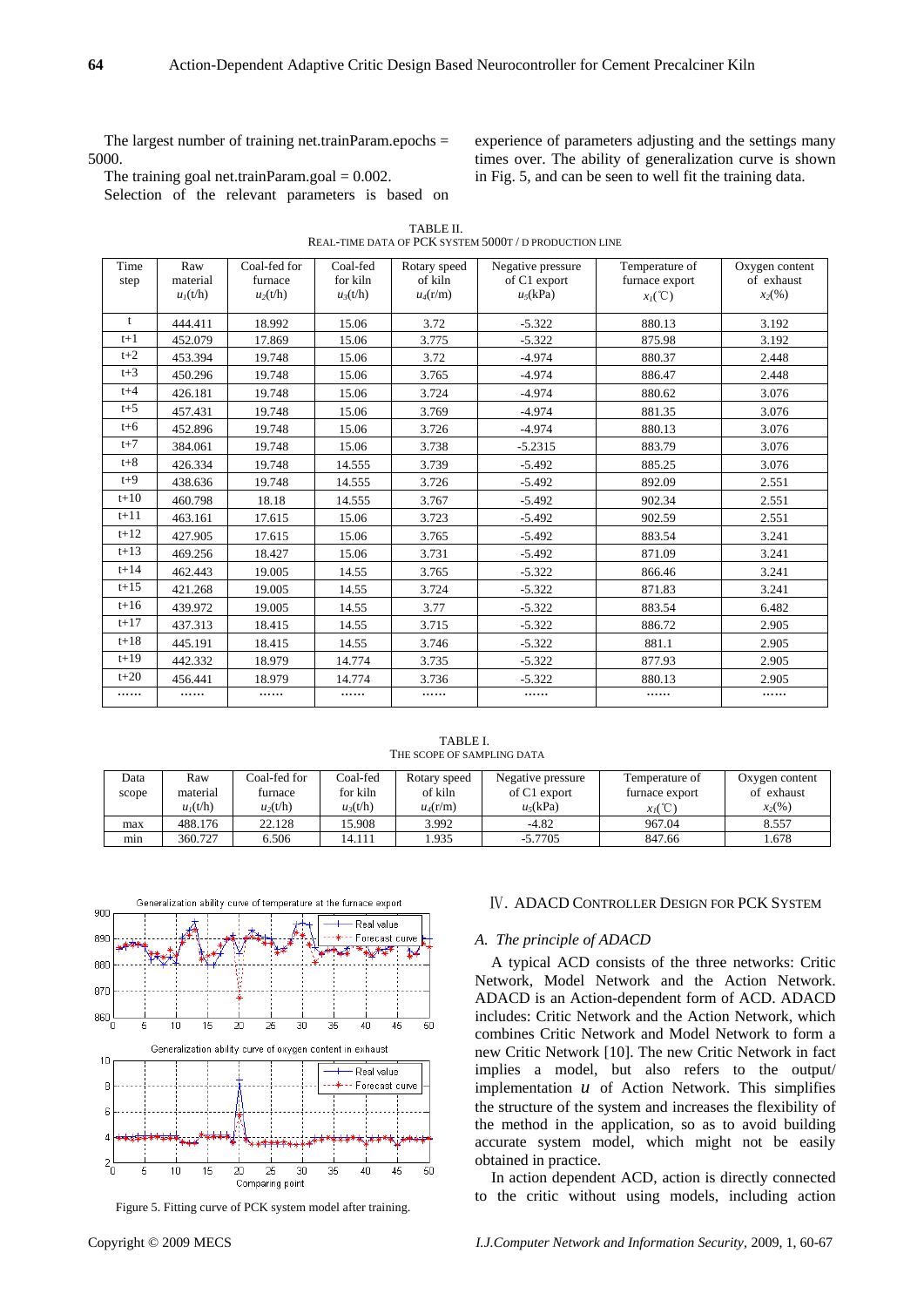network and critic network, as shown in Fig 6. The Action Network is the traditional sense of controller. The critic network is separated from the action network. When the critic Network and the action Network are separated, it is possible to have more ways to adjust and strengthen the controller for learning.



Figure 6. Schematic Diagram of ADACD.

In ADACD methods, the output of Critic Network is cost function  $Q(t)$ . Assuming achieving the training of network by minimizing the following error function:

$$
E_c(t) = \sum_{t} \frac{1}{2} [\gamma Q(t) - Q(t-1) + U(t)]^2
$$
 (6)

where  $Q(t) = Q[x(t), u(t), t]$ ,  $U(t)$  is the moment of t's utility function,  $\gamma$  ( $0 < \gamma < 1$ ) is the discount factor. In general practice, the cost function of  $Q(\cdot)$ needs to be evaluated by Critic Network,  $U(\cdot)$  is the basic utility function which is given by the practical issues. We can get the evaluation of  $U(t)$  by Critic Network's twice continues outputs  $O(t)$  and  $O(t+1)$ . We compare the difference between estimated value and expected value, to get the needed error sequence, whose squares are seen as the object function of the optimization process [11]. The definition of utility function in advance is the key of Adaptive Critic Design methods for training and learning.

According to equation (6), for all the t, when  $E_c(t) = 0$ , we can further deduce:

$$
Q(t) = U(t+1) + \gamma Q(t+1)
$$
  
= U(t+1) + \gamma [Q(t+1) + \gamma Q(t+2)]  
= ... (7)  
= 
$$
\sum_{k=t+1}^{\infty} \gamma^{k-t-1} U(k)
$$

# *B. The critic and action network training for ADACD*

ADACD has only action network and critic network. In this Fig 6, the action network outputs the control signal  $u(t)$ , and the critic network outputs an estimate of cost function  $Q(t)$ . Fig.7 is the schematic diagram for implementation of our proposed ADACD controller. The solid lines represent signal flow, while the dashed lines are the paths for parameter tuning of the critic network and the action network. It will generate control signal  $u(t)$  when the action network accepts the system state  $x(t)$ , then  $u(t)$  and  $x(t)$  add to the critic network which will output an approximate of *Q* function (equation (7)). In Fig.7, PCK system is the neural network model for the cement factory as discussed in the fourth section, which accepts the control signal  $u(t)$ from the action network outputs and generates the new state  $x(t+1)$ . In addition,  $U(t)$  is the utility function, and  $\gamma$  is the discount factor and  $Z^{-1}$  is the time-delay operator [12].



Figure 7. Schematic diagram for implementations of ADACD Controller

For the critic network, whose output is  $Q(t)$ , the weight update needs an error between the real output and the desired output of the critic NN. The training for network has two phases: the forward computation process of the network and the errors back-propagation process to update the weights of the network. Critic Network's outputs are used to approximate  $O(t)$  of equation (7),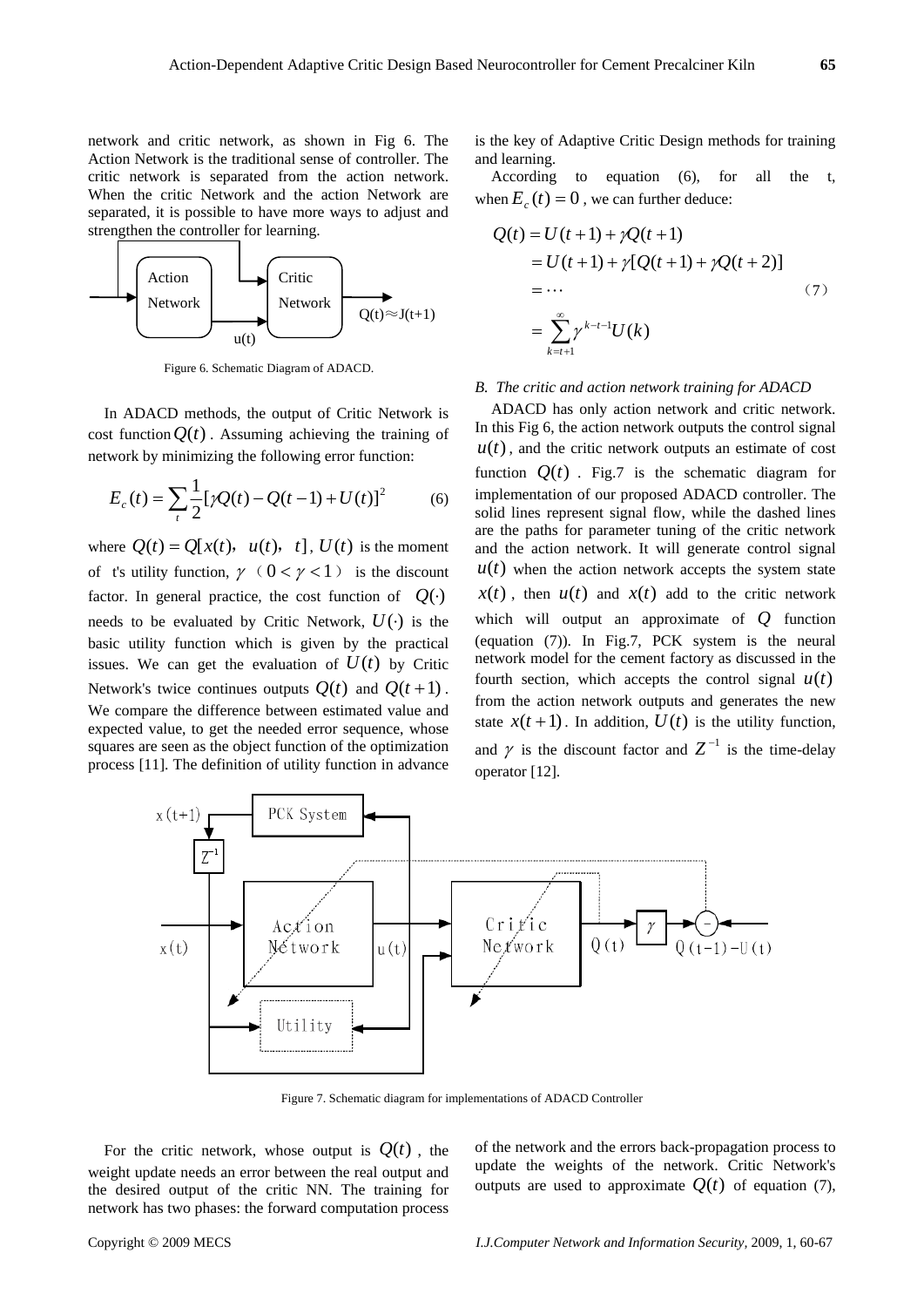and the aim for training Critic Network is to minimize the error function as follow:

$$
e_c(t) = Q(t) - [\gamma \cdot Q(t+1) - U(t)] \tag{8}
$$

$$
E_c(t) = \frac{1}{2} \cdot e_c^2(t)
$$
\n(9)

The weight update rule for the network is gradient descent rule, which is given by the following equations:

$$
w_c(t+1) = w_c(t) + \Delta w_c(t)
$$
\n(10)

$$
\Delta w_c(t) = l_c \cdot \left( -\frac{\partial E_c(t)}{\partial w_c(t)} \right) = l_c \cdot \left( -\frac{\partial E_c(t)}{\partial Q(t)} \cdot \frac{\partial Q(t)}{\partial w_c(t)} \right)
$$
(11)

where  $l_c$  is the learning rate of the critic network, and  $\gamma$  is the discount factor and  $W_c$  is the weight vector in the critic network. For the critic network, the hidden layer uses the sigmoidal function given by:

$$
y = \frac{1 - e^{-x}}{1 + e^{-x}}
$$
 (12)

In the MATLAB environment, it can easily call tansig function to achieve (12). The output layers adopt linear function.

The main objective of action network (action NN) is to generate a sequence control signal u(t) to make the performance index be optimal.. The aim of training the action network is minimizing the output of the critic network  $Q(t)$ , and the weights updating equations in the action network are as follows:

$$
e_a(t) = Q(t) \tag{13}
$$

$$
E_a(t) = \frac{1}{2} \cdot e_a^2(t)
$$
 (14)

$$
w_a(t+1) = w_a(t) + \Delta w_a(t)
$$
\n(15)

$$
\Delta w_a(t) = l_a \cdot \left( -\frac{\partial E_a(t)}{\partial w_a(t)} \right)
$$
  
= 
$$
l_a \cdot \left( -\frac{\partial E_a(t)}{\partial Q(t)} \cdot \frac{\partial Q(t)}{\partial u(t)} \cdot \frac{\partial u(t)}{\partial w_a(t)} \right)
$$
 (16)

where  $l_a$  is learning rate of the action network, and  $W_a$  is the weight vector in the action network. For this network, both hidden layer and output layer use the Sigmoidal function as shown in the equation (12).

# Ⅴ. SIMULATION RESULTS AND CONCLUSION

The critic network is chosen as a 7-10-2 structure with 7 input neutrons, 10 hidden layer neutrons and 2 output neutrons. The 7 inputs are 2 states (the temperature of the furnace export and the oxygen content of exhaust) and 5 control variables. These control variables represent raw materials, coal-fed for the furnace, coal-fed for kiln, rotary speed of kiln and negative pressure of C1 export, respectively. The structure of the action network is chosen as 2-10-5 with 2 input neutrons, 10 hidden layer neutrons and 5 output neutrons. The 2 inputs are the 2 state variables, and the 5 outputs come from the 5 control variables, respectively. Based on the analysis of the data from the field, and The "three required balances" discussed in section 3, we can concluded that if the temperature of the furnace export can be controlled at around 850-930℃, and the oxygen content of exhaust is in the control of 2% to 4% within the scope of the changes, the requirements of the production can be met. The utility function is defined as:

$$
U(t) = \begin{cases} 0, \left( |x_1(t) - 890| < 40 \right) \cup \left( |x_2(t) - 3| < 2 \right) \\ 1, \text{others} \end{cases} \tag{17}
$$

where  $x_i(t)$ ,  $j = 1,2$ , are the temperature of the furnace export and the oxygen content of exhaust, respectively.

The simulation experiments have been shown in Fig. 8 and 9. Multiple experiments show that, in spite of the random initialized weights of neural network, the controller can control the state variables in the required scope. From Fig.8, we can see after the small fluctuations at the beginning, the temperature of furnace export and the oxygen content of exhaust tend to stabilize, and their fluctuations are within the scope of the utility function defined in (17). Fig. 9(a) shows the coal changes of fuel feeding system. Fig. 9(b) shows raw materials feed, rotary speed, C1 negative changes in the export. Those changes of Fig. 9 are similar to the change in temperature trends in Fig. 8, which is being stabilized step-by-step after a period of fluctuations.



Figure 8. Result for the PCK system control.